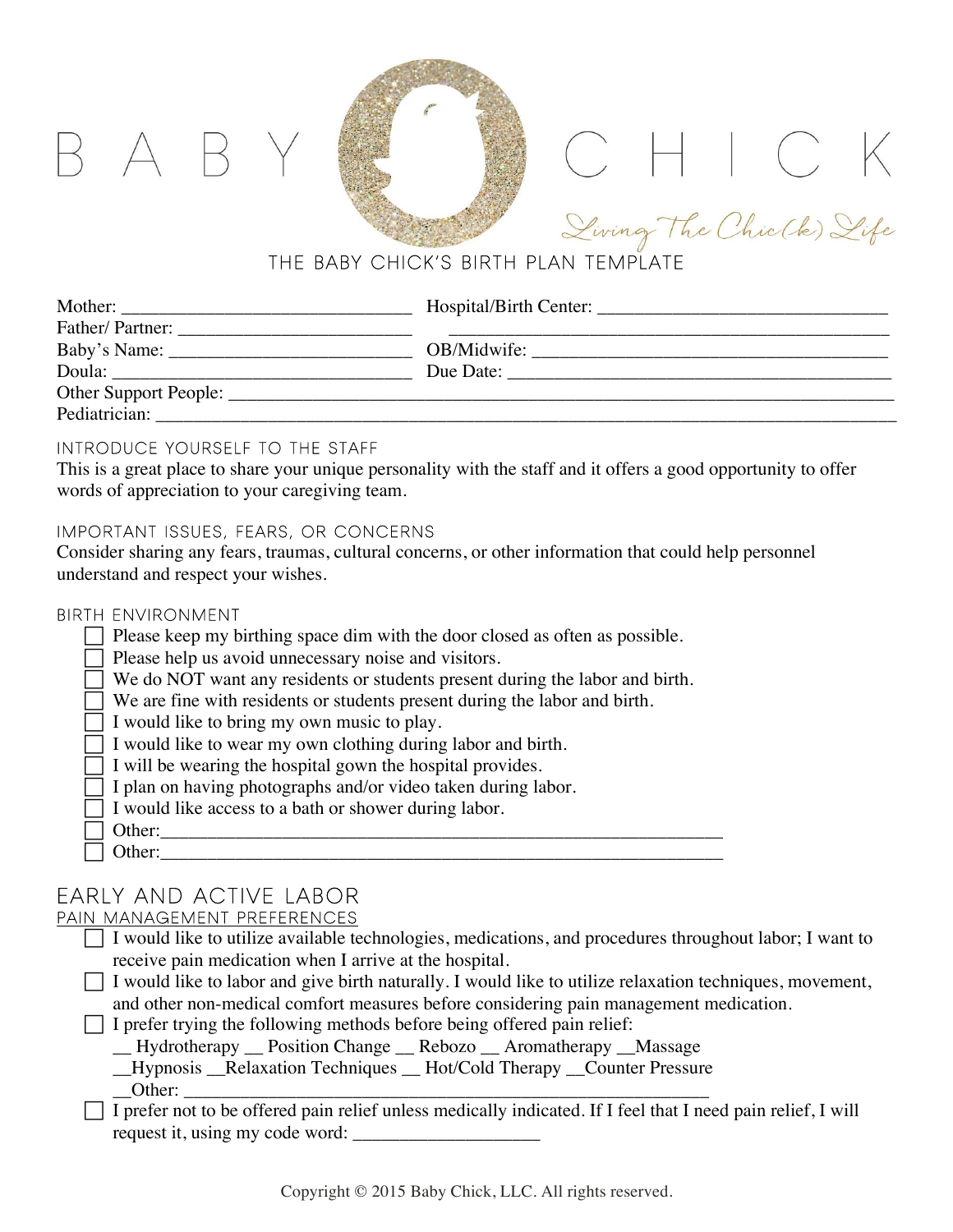## PAIN MEDICATION PREFERENCES

| <u>PAIN MEDICATION PREFERENCES</u>                                                                                  |
|---------------------------------------------------------------------------------------------------------------------|
| $\Box$ I prefer managing my labor pain with Neuraxial analgesia or anesthesia:                                      |
| _Epidural _ Spinal _ Spinal Block _ Combined Spinal-Epidural                                                        |
| I would like to manage early labor pain with sedative medications: __ Nembutal __ Secondal                          |
| $\Box$ I would like to manage active labor pain with narcotic analgesics:                                           |
| _ Stadol _ Nubain _ Demerol _ Sublimaze _ Talwin - all these medications are given through IV                       |
| $\Box$ I would like to manage early and active labor with tranquilizer medications:                                 |
| _Phenergan _Valium _Sparine _Vistaril _Versed                                                                       |
| □ I would like to temporarily manage pain during active labor with inhalation analgesia: nitrous oxide gas;         |
| note: this treatment option is rarely available in US hospitals, ask your caregiver about availability.             |
| I would like to manage pain during pushing, crowning, and birthing stage with a local anesthetic:                   |
| _Perineal block _ Pudendal block _ Paracervical block                                                               |
| I would like to manage anxiety and pain throughout pre-labor and early labor with morphine.                         |
| I prefer to be unconscious during labor and birth; I would like to use a general anesthetic in order to             |
| achieve this.                                                                                                       |
|                                                                                                                     |
| <b>MOVEMENT</b>                                                                                                     |
| I prefer to stay in bed as much as possible during labor.                                                           |
| I prefer to use continuous electronic fetal monitoring (EFM) throughout labor.                                      |
| I prefer to utilize the maximum allowable freedom of movement during labor.                                         |
| In order to maximize mobility, I would like to <i>avoid</i> the following unless medically indicated and            |
| discussed:                                                                                                          |
| _ IV fluid (I'd prefer access to food and drink throughout early and active labor)                                  |
| _ Continuous electronic fetal monitoring                                                                            |
| In the event that I must labor with EFM, I would like to utilize the following technologies, if available:          |
| _ wireless EFM _ waterproof EFM _ intermittent EFM                                                                  |
| In the event that I may need IV fluid at some point during labor, I would like to discuss the use of a              |
| heparin lock (Hep lock)/saline lock in order to retain my maximum mobility.                                         |
|                                                                                                                     |
| INDUCTION & AUGMENTATION                                                                                            |
| If my labor progresses slowly, I prefer using self-help techniques to augment labor progress. I prefer not          |
| to augment my labor artificially or through medical technology unless medically indicated and                       |
| discussed.                                                                                                          |
| I would like to use the following techniques before being offered medical augmentation options for a                |
| slowly progressing labor:                                                                                           |
| _ Change position _Nipple stimulation _Acupressure _ Acupuncture _ Aromatherapy                                     |
| _ Bowel stimulation with Castor oil _ Bowel stimulation with enema                                                  |
| Walking Relaxation Other:                                                                                           |
|                                                                                                                     |
| If my labor progresses slowly, I would like to augment the process through use of the following medical             |
| procedures:                                                                                                         |
| $\_\$ Artificial oxytocin, Pitocin (note: this will be administered via IV)                                         |
| _ Artificial rupture of the membranes (breaking the bag of waters).                                                 |
|                                                                                                                     |
| I prefer to let my bag of waters break spontaneously unless medically indicated and discussed.                      |
| Once my bag of waters is broken, please limit vaginal exams as much as possible.                                    |
| In the event that my labor process must be induced, I would prefer to use the following method(s) for<br>induction: |
|                                                                                                                     |
| Cervical ripening agents (Prepidil gel, Cervidil suppository, Cytotec (misoprostol) tablet, balloon<br>dilator)     |
|                                                                                                                     |
| _ Sweeping the membranes<br>$\_\$ Artificial oxytocin, Pitocin (note: this will be administered via IV)             |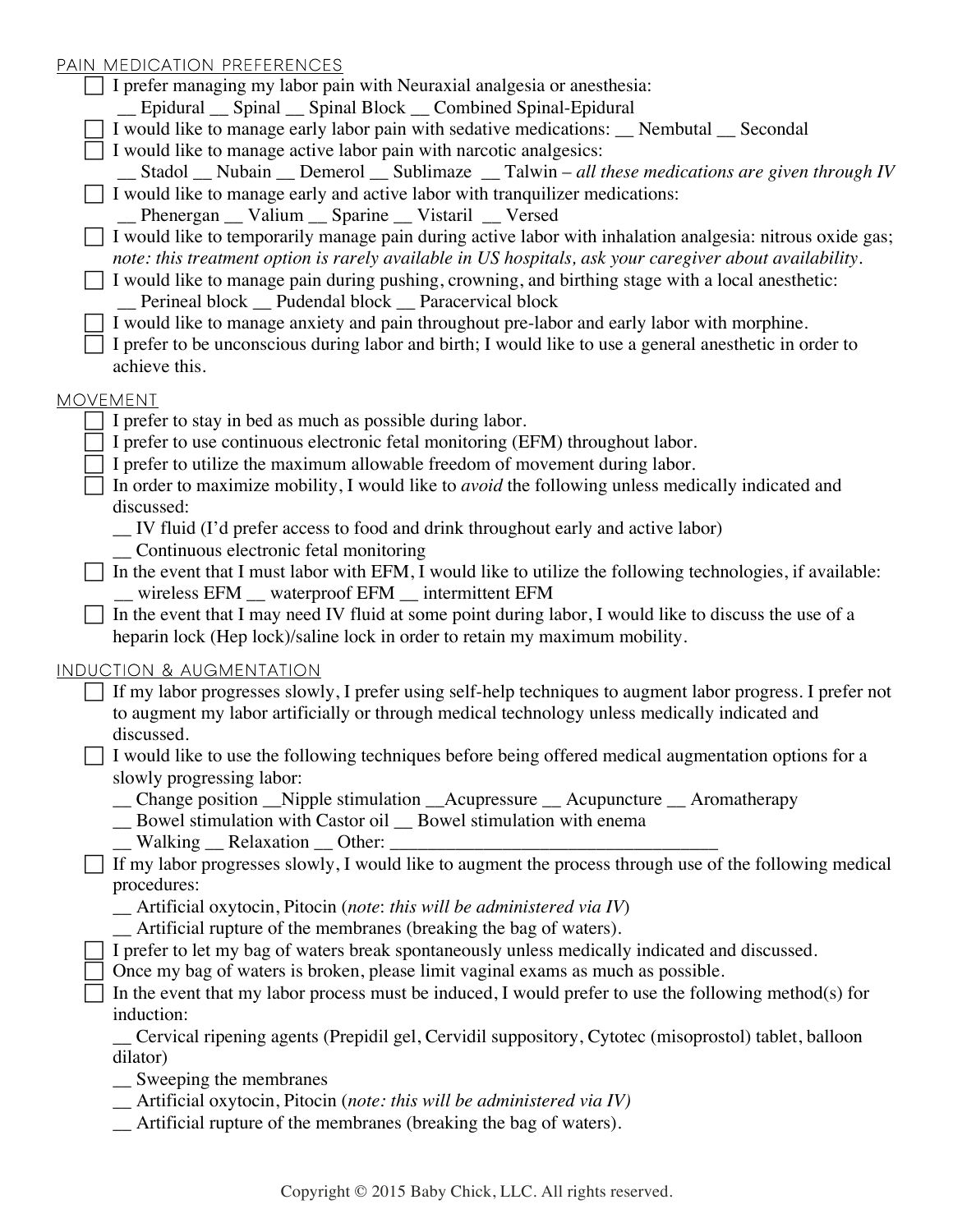## Pushing and Delivery

## **PUSHING**

| I would like to push lying on my back with my legs supported.<br>I would like to push in upright and semi-upright positions and I would like to be supported if I feel the |
|----------------------------------------------------------------------------------------------------------------------------------------------------------------------------|
| need to change positions throughout the pushing stage.                                                                                                                     |
| If available, I would like to use a birthing stool or chair while pushing.                                                                                                 |
| I prefer coached pushing; please help me work through this part of labor.                                                                                                  |
| I prefer spontaneous, self-directed pushing. Allow me to push when I feel the urge to push.                                                                                |
| I would like to push with perineal support from my caregiver. I would like the following perineal                                                                          |
| support:                                                                                                                                                                   |
| Warm compress on vaginal outlet __Oil lubrication of vaginal outlet (perineal massage)                                                                                     |
| As long as my baby and I are doing well, I would like to push for as long as I can before considering                                                                      |
| interventions for slow progress.                                                                                                                                           |
| I prefer to avoid episiotomy and the use of vacuum extractor or forceps during delivery, unless                                                                            |
| medically indicated and discussed.                                                                                                                                         |
| I prefer to avoid episiotomy unless there is fetal distress.                                                                                                               |
| I prefer a natural tear to episiotomy.                                                                                                                                     |
| <u>BIRTH AND AFTERBIRTH</u>                                                                                                                                                |
| When crowning, I would like to touch my baby's head.                                                                                                                       |
| When crowning, I would like to see my baby with a mirror.                                                                                                                  |
| Once born, I'd prefer my baby be placed directly on my chest. In order to achieve this, I would like to                                                                    |
| avoid:                                                                                                                                                                     |
| Placing baby in warmer unless medically indicated                                                                                                                          |
| Bulb suctioning unless medically indicated                                                                                                                                 |
| Drying baby __ Swaddling baby                                                                                                                                              |
| When born, I would like my baby cleaned, dried, and then placed on my chest.                                                                                               |
| When born, I would like my baby cleaned, dried, and taken to the nursery so I can rest and recover.                                                                        |
| I prefer delayed cord clamping; please do not cut the cord until it stops pulsating.                                                                                       |
| I would like<br>$\frac{1}{2}$ to cut the cord.                                                                                                                             |
| I will be banking the cord blood.                                                                                                                                          |
| I will be donating the cord blood.                                                                                                                                         |
| Unless I am bleeding excessively, I would prefer to avoid routine oxytocin/Pitocin after I deliver the                                                                     |
| placenta.                                                                                                                                                                  |
| I will be preserving/using the placenta; please do not dispose of the placenta.                                                                                            |
| NEWBORN CARE                                                                                                                                                               |
| ROUTINE PROCEDURES                                                                                                                                                         |
| Please perform all routine newborn procedures.                                                                                                                             |
|                                                                                                                                                                            |

 $\Box$  Please delay performing routine newborn procedures until an hour after birth.

! Please perform all necessary newborn procedures in my presence.

! Please *do not* perform the following routine newborn procedures:

\_\_ Antibiotic eye ointment (erythromycin) \_\_ Hepatitis B vaccine \_\_First bath

\_\_ Vitamin K injection (*note: there are unique risks and necessary precautions when opting to avoid this routine; must discuss with caregiver*).

 $\Box$  If baby is male, please do / do not circumcise him.

## **FEEDING**

 $\Box$  I will be feeding my baby formula.

 $\Box$  I will be breastfeeding and formula-feeding my baby.

 $\exists$  I will be exclusively breastfeeding my baby. In order to achieve this, please:

\_\_ *Do not* offer my baby a pacifier.